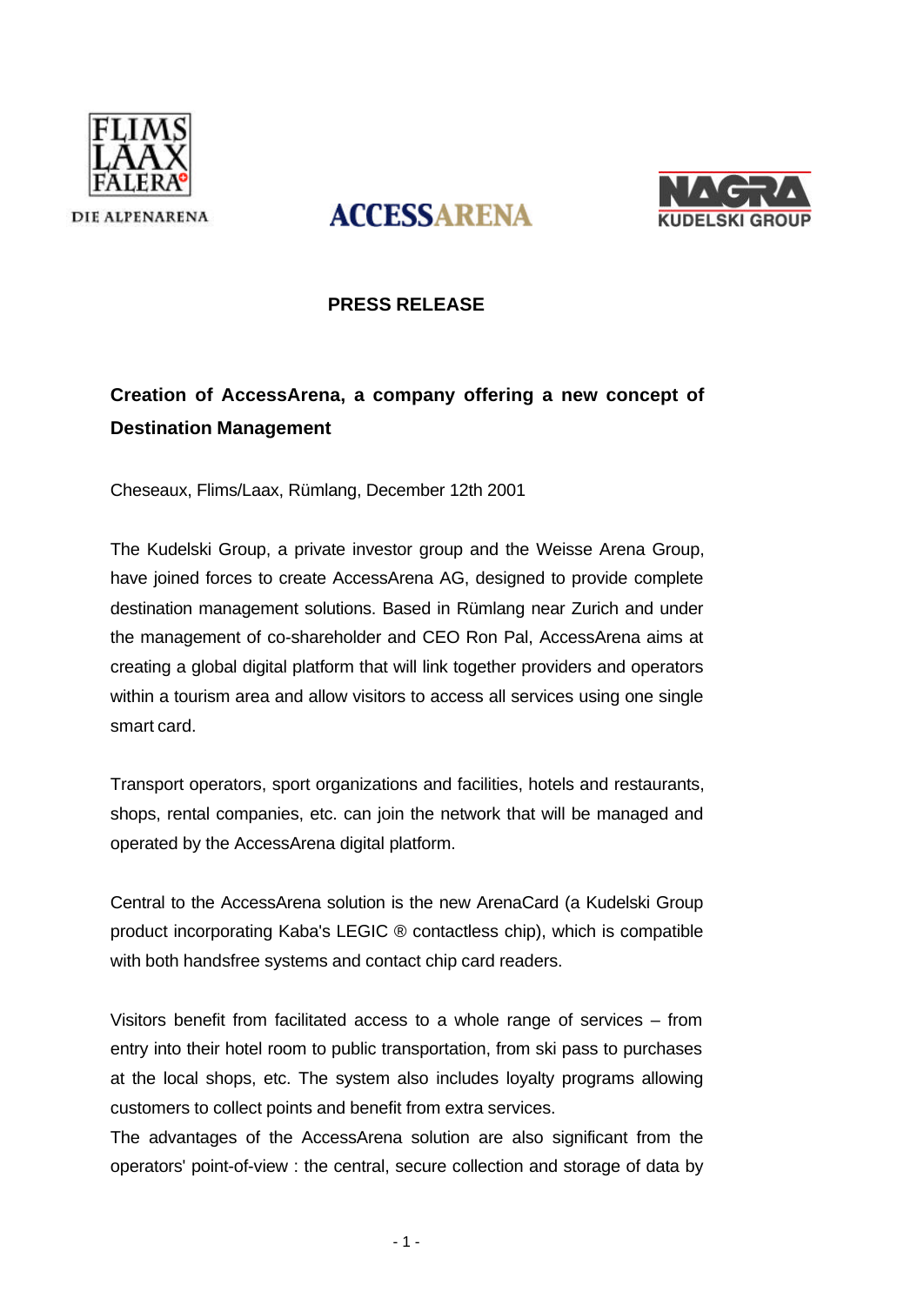an independent company allows them to manage their customer database in a more efficient way. Based on pre-defined business processes within a destination, the solution reduces overall costs considerably. Furthermore, operators benefit from the synergies that are generated by the linking together of their services such as increased customer interest thanks to loyalty programs as well as new marketing channels.

AccessArena will initially target tourism sites, in particular ski resorts, in Switzerland, but plans to extend internationally. The AccessArena solution will be tested this coming winter in the Flims Laax Falera resort, home to the Weisse Arena Group. The application will be available on the market in the course of 2002.

The AccessArena destination management concept represents the convergence point of the state-of-the-art technologies, know-how and expertise brought by its founding members and partners.

The investment of the Kudelski Group in AccessArena is in line with the Group's expansion in the physical access sector. However, the AccessArena concept goes one step further as it offers a global digital platform linking together operators from different sectors. This new concept integrates perfectly into the Kudelski Group's strategy to operate a convergence between the various application sectors of its core security technology.

In this perspective, AccessArena is the showcase of Kudelski's convergence concept which has built up in the past months through the acquisition of TicketCorner and SkiData.

As the provider of the physical entry system for the Flims Laax mountain transportation, SkiData is a strategic partner of AccessArena. In the future, TicketCorner's ticketing platform will also form part of the network, thus allowing tourists to book their desired services through TicketCorner's usual channels.

Looking further ahead, the potential availability of AccessArena's applications through digital TV is another example of how technologies may work together to offer value-added services to both the operators and the users.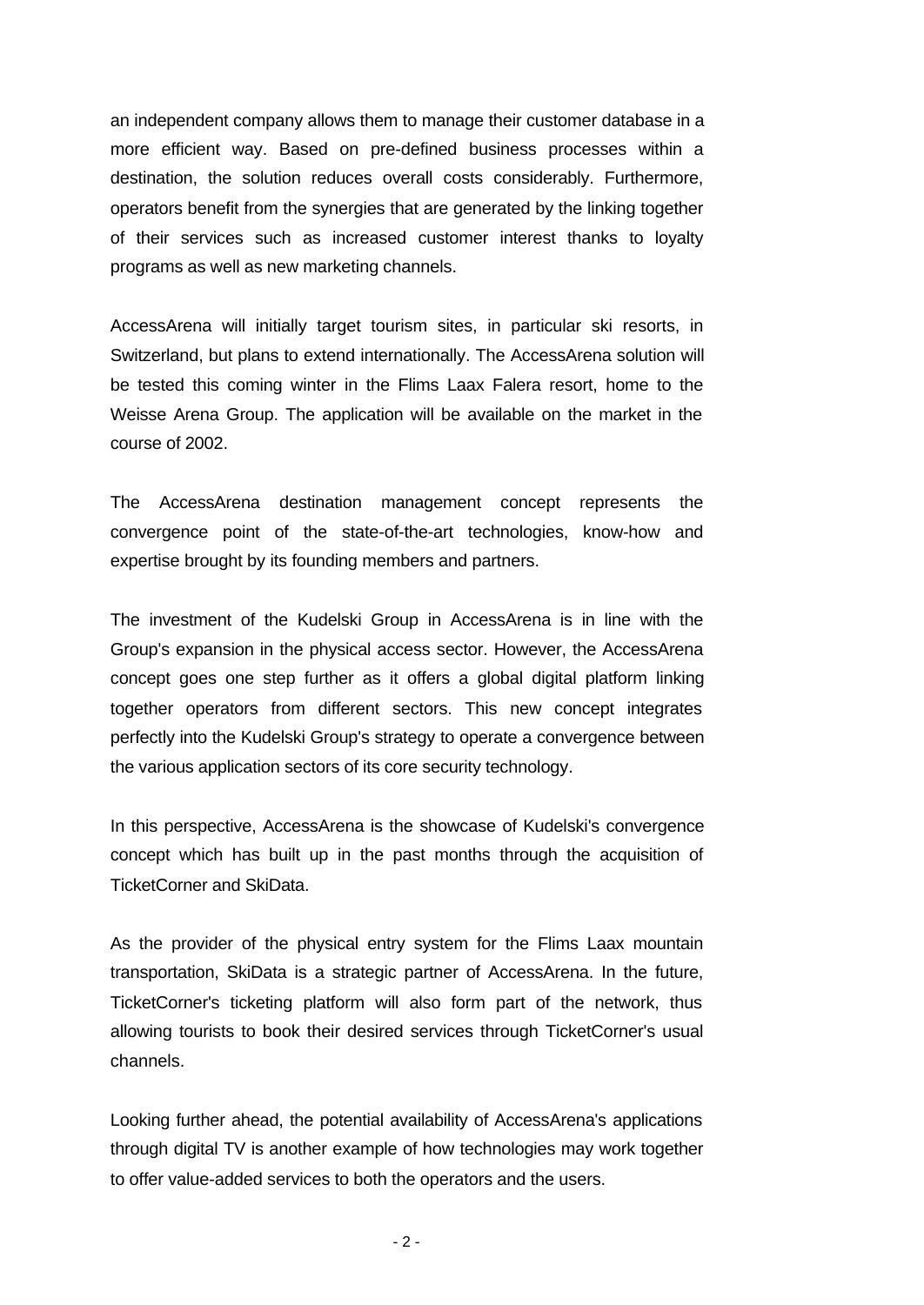With its long-lasting experience in electronic access control and ticketing solutions based on its handsfree LEGIC ® chip technology, the Kaba Group is also a strategic partner of AccessArena. Kaba's whole range of LEGIC® compatible products such as hotel locks, security and automatic doors contribute to the destination management concept offered by AccessArena. More specifically, Kaba's highly secure contactless chip will be used with ArenaCards.

#### **Contacts**

Kudelski Group Charles Egli, +41 (0)21 732 03 04

Weisse Arena Group Reto Gurtner, +41 (0)81 927 70 07

**AccessArena** Ron Pal, +41 (0)1 818 18 08

#### **The Kudelski Group**

The Kudelski Group (www.nagra.com) is a world leader in the area of digital security, focusing on two main sectors: security of access to information (digital TV and broadband Internet) and physical access to sites.

It provides global security solutions to digital TV operators and content providers including conditional access and software tools to operate interactive broadband applications such as e-commerce and video-ondemand.

Kudelski also offers access control solutions for public sites (car parks, stadiums, amusement parks, ski resorts) including a whole range of related products as well as highly secure smart-card based physical access solutions for events.